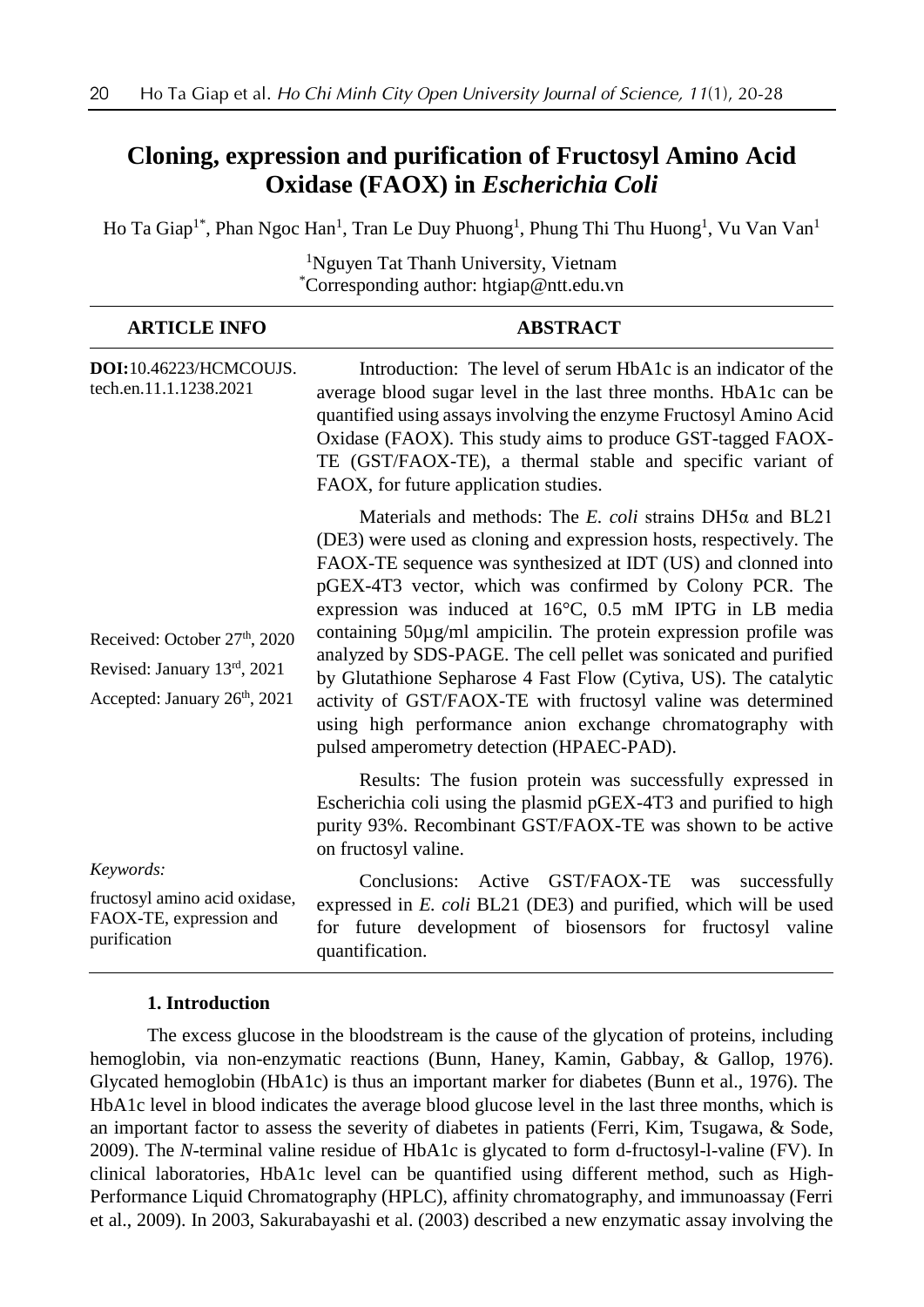reaction of Fructosyl Amino Acid Oxidase (FAOX) with FV hydrolyzed from HbAc1 (Sakurabayashi et al., 2003).

FAOX is present in many microorganisms, including bacteria (Ferri, Sakaguchi, Goto, Tsugawa, & Sode, 2005; Hirokawa & Kajiyama, 2002), filamentous fungi (Akazawa, Karino, Yoshida, Katsuragi, & Tani, 2004; Hirokawa, Gomi, Bakke, & Kajiyama, 2003; Takahashi, Pischetsrieder, & Monnier, 1997a; Yoshida et al., 1996; Yoshida, Sakai, Serata, Tani, & Kato, 1995), and marine yeas (Sode, Ishimura, & Tsugawa, 2001). Fungal FAOX exhibits activity toward N<sup>ε</sup>-Fructosyl-Lysine (εFLys) and N<sup>ε</sup>-fructosyl N<sup>α</sup>-Z-lysine (Sakai, Yoshida, Isogai, Tani, & Kato, 1995; Sakai, Yoshida, Tani, & Kato, 1996; Takahashi et al., 1997a, Takahashi, Pischetsrieder, & Monnier, 1997b; Wu, Takahashi, Chen, & Monnier, 2000; Yoshida et al., 1995, 1996). The activity toward ɛFLys interfere with that towards FV, resulting in inaccurate measurements of HbA1c using fungal FAOX. In 2003, Sakaue and Kajiyama discovered a FAOX from *Corynebacterium sp.* strain 2-4-1 (FAOX-C) that showed high activity toward FV, but no activity toward εFLysand N<sup>ε</sup>-fructosyl N<sup>α</sup>-Formyl-Lysine (εFfLys) (Sakaue & Kajiyama, 2003). They also engineered FOAX-C and obtained a variant called FOAX-TE that is significantly more thermal stable than FAOX-C (Sakaue & Kajiyama, 2003). Additionally, FAOX-TE showed high specificity for FV and Fructosyl Glycine (FG) and no-detectable activity toward ɛFLys (Sakaue & Kajiyama, 2003). Thus, FAOX-TE is a promising enzyme for the further development of HbA1c quantification assays. In this study, we heterologously expressed in *Escherichia coli* and purified GST-tagged FAOX-TE (GST/FAOX-TE). The activity of the fusion protein was tested. The results obtained herein serves as the foundation for the further studies on developing biosensor for HbA1c using recombinant FAOX-TE.

#### **2. Materials and methods**

#### *Reagents*

BamHI-HF, XhoI, T4 DNA ligase and DNA polymerase were obtained from New England Biolabs (USA). Unstained Protein Ladder, Monarch® Plasmid Miniprep Kit and Monarch® DNA Gel Extraction Kit were also purchased from New England Biolabs (USA). Agar, peptone, yeast extract, sodium chloride, ampicillin and IPTG were obtained from Bioline (UK). All chemicals used in SDS-PAGE were purchased from Merck (Germany). Fructosyl Valine (FV) was prepared as previously described (Keil, Mortensen, & Christophersen, 1985; Rajkumar, Warsinke, Möhwald, Scheller, & Katterle, 2007). Sodium hydroxide, sodium acetate, valine, and glucose were purchased from Sigma-Aldrich.

#### *Bacterial strains, media, Cell lines and vectors*

The *E. coli* strains *DH5α* and *BL21 (DE3)* were used as cloning and expression hosts, respectively. The target DNA sequence coding for FAOX-TE was synthesized and inserted into the pUCIDT plasmid at IDT. The expression vector pGEX-4T3 was obtained from Cytiva (US).

# *Construction of the vector for expressing GST-tagged FAOX-TE*

The pUCIDT-FAOX-TE (Figure 1) and pGEX-4T3 vectors were double-digested with the BamHI-HF and XhoI restriction enzymes following the manufacturer's instruction. The FAOX-TE gene was inserted after the sequence of GST in the pGEX-4T3 vector, resulting in a fusion gene coding for GST-tagged FAOX-TE (Figure 2). The recombinant vector was transformed into the competent *E. coli* BL21 (DE3) by calcium chloride method (Yari, Afzali, Mozafari, Mansouri, & Mostafaie, 2013). Transformants were selected on Lysogeny Broth (LB) agar containing Ampicillin (50µg/ml). Then, the colony PCR was applied to ensure the clones containing FAOX-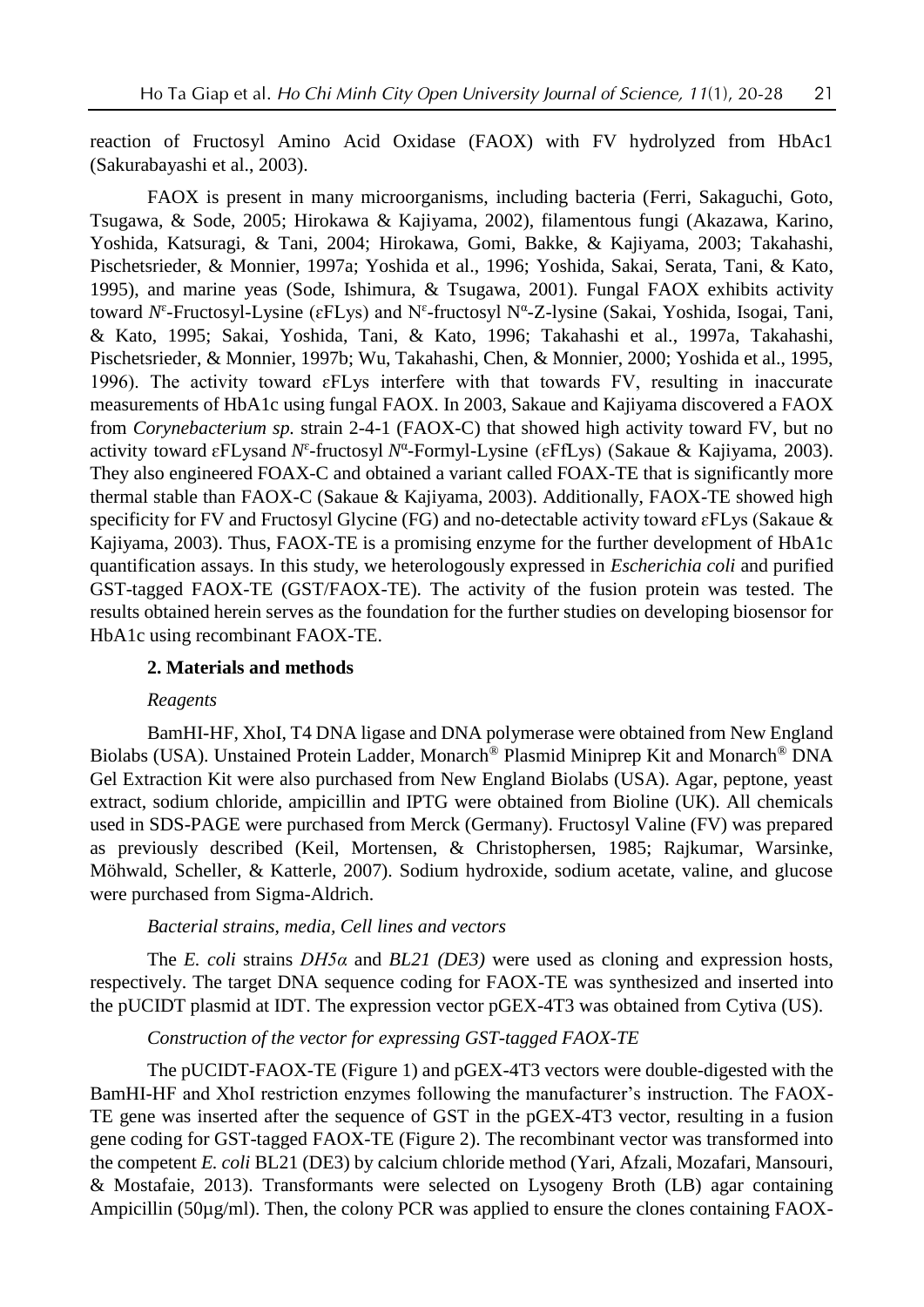TE gene using the forward primer pGEX-4T3-TAC (5'-AGCGGATAACAATTTCACACAGG-3') and reverse primer pGEX-4T3-P3 (5'-CCGGGAGCTGCATGTGTCAGAGG-3'). The colonies containing FAOX-TE were subsequently cultured in LB liquid media containing Ampicillin (50µg/ml), mixed with glycerol (25% v/v in final concentration) and stored at -80 $^{\circ}$ C for long-term usage.



**Figure 1.** The pUCIDT-FAOX-TE vector



**Figure 2**. Schematic of the cloning procedure method applied to pGEX-4T3

# *Expression of GST/FAOX-TE*

The frozen culture of *E. coli BL21 (DE3)* containing the plasmid pGEX-4T3-FAOX-TE was re-streaked on an LB agar plate, and several colonies were selected and inoculated with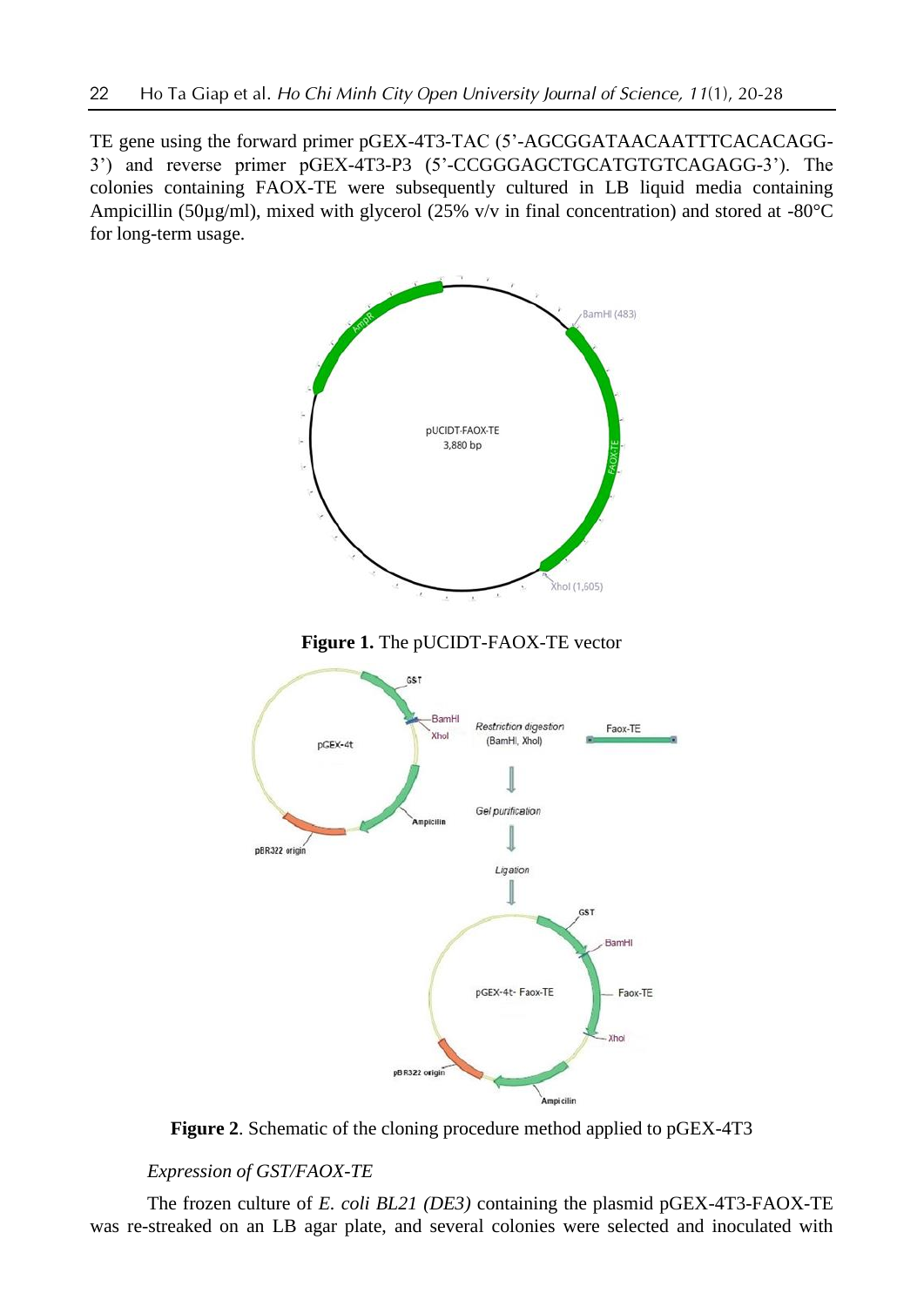shaking (180rpm) at  $37^{\circ}$ C in 10 ml of LB liquid medium supplemented with ampicillin (50 $\mu$ g/ml) overnight in a shaking incubator (Lab Companion, Korea). Then, 1 ml of starter culture was transferred into 1 L Erlenmeyer flask containing 200 ml of LB liquid medium and 50µg/ml ampicillin, which was incubated in a shaker incubator at 37°C and 180rpm. When the OD of the culture reached 0.6, the culture was induced with 0.5 mM IPTG and subsequently incubated at 16°C with shaking. The cells were harvested using centrifugation at 8,000g for 15 min at 4°C.

# *Purifications of GST/FAOX-TE*

The cell pellets (about 15mg) were resuspended at a ratio of 1mg : 5ml of phosphate buffer pH 7.4 and sonicated (750 Watt Ultrasonic Processor, USA) at 20kHz frequency with 20% amplitude at alternating cycles of 5 seconds on and 10 second off. This equipment equipped with a 3mm diameter titanium needle probe to disrupt the cells. The mixture was centrifuged at 16000g for 15 minutes and the supernatant was collected as the total protein. The supernatant containing GST/FAOX-TE was loaded onto a column containing 2 ml of Glutathione Sepharose 4 Fast Flow (Cytiva, US) at a flow rate of 1 ml/min. The column was washed with 10ml of phosphate buffer pH 7.4. The bound GST/FAOX-TE was eluted with 3 fractions of Glutathione (20 mM). Final, PD MidiTrap G-25 was used for desalting and phosphate buffer exchange of GST/FAOX-TE samples.

# *SDS-PAGE analysis*

The total protein sample and purified GST/FAOX-TE was checked using Sodium dodecyl sulphate polyacrylamide gel electrophoresis (SDS-PAGE). Briefly, about 15µl of samples were homogenized in SDS sample loading buffer. The total polyacrylamide concentration was 12% for separating gel and 4% for stacking gel. Protein bands were visualized using Coomassie Brilliant Blue R-250 (Sigma Andrich).

# *Catalytic activity assay with Fructosyl Valine*

GST/FAOX-TE (60  $\mu$ M) was mixed with 3.8 mg/mL Fructosyl Valine (FV), and 100 mM phosphate buffer pH 8.0. The reaction mixture was incubated at 37°C with rotation at 1000rpm for 10 minutes, followed by centrifugation at 16000g for 10 minutes to eliminate debris. The solution was filtered through a 0.45µm membrane filter and then injected into the high-performance anionexchange chromatography with Pulsed Amperometric Detection (HPAEC-PAD) system (25µL sample loop). The HPAEC-PAD DionexTM ICS 3000 system was equipped with a disposable electrochemical gold electrode and a CarboPac PA20 column (Dionex). An isocratic eluent with 90% 10 mM NaOH (eluent A) and 10% 250 mM NaOH (eluent B) was used to evaluate Valine at 30°C. The standard waveform for amino acids analysis was utilized. Data collection and analysis were carried out with the Chromeleon 6.8 software. In order to distinguish the products, FV (51ppm) and valine (42ppm) were also analyzed independently.

#### **3. Results and discussion**

## *3.1. Obtaining FAOX-TE sequence*

The FAOX-TE gene was separated from the pUCIDT-FAOX-TE by double digestion with BamHI-HF and XhoI restriction enzymes. The FAOX-TE gene and pUCIDT fragment products appeared as 1100bp and 2700bp bands on 1% agarose gel, respectively (Figure 3). The FAOX-TE gene was inserted into pGEX-4T3 vector and transformed into competent cells of *E. coli DH5α* for propagation. As the result, *E. coli DH5α* strains containing recombinant plasmids were confirmed by colony PCR (data not shown).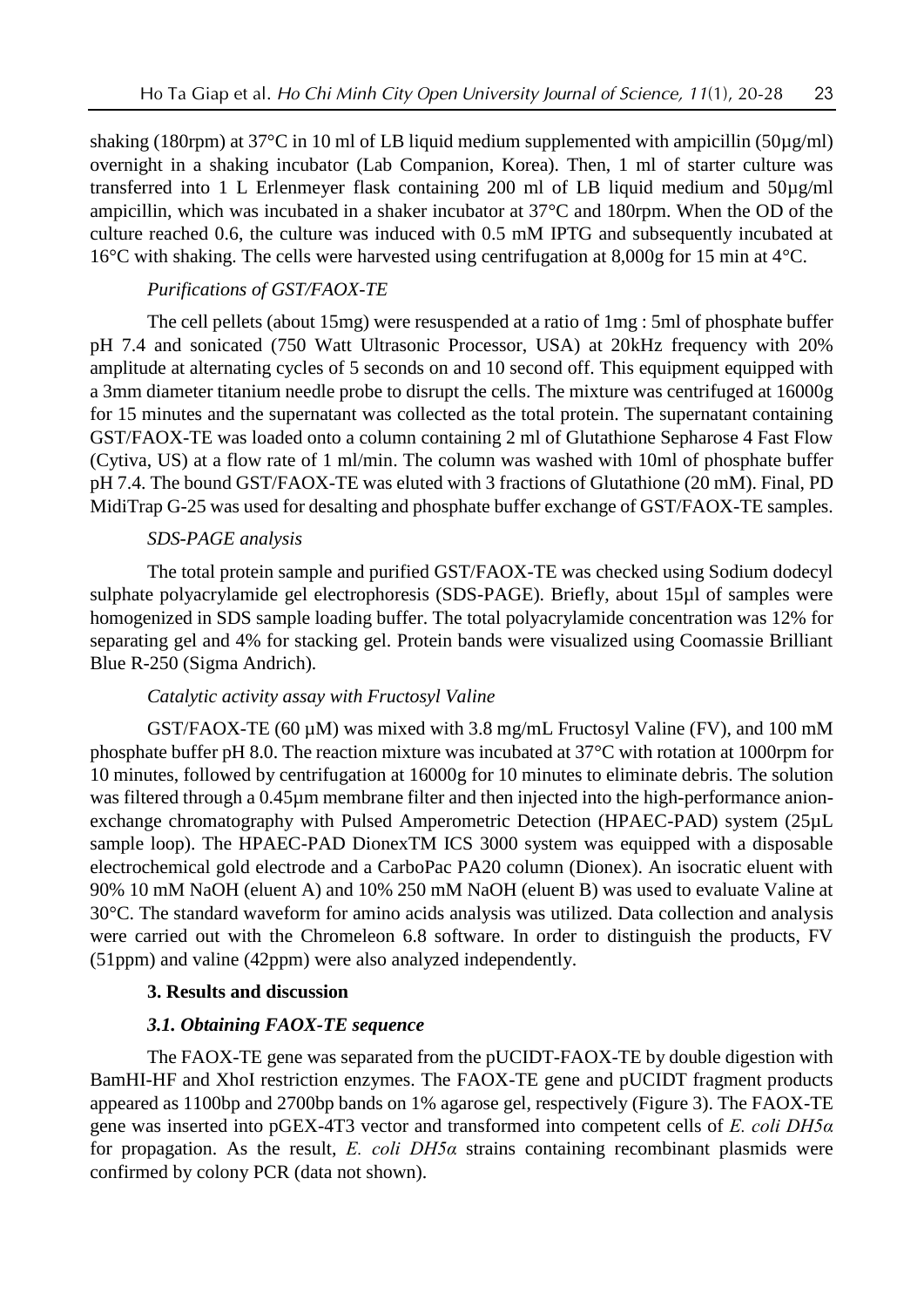

**Figure 3.** Electrophoresis analysis in 1% agarose gel of the plasmid pUCIDT-FAOX-TE digested with BamHI-HF and XhoI restriction enzymes. Lane L: Gene ruler DNA ladder; Lane S: FAOX gene (1100bp) and pUCIDT fragment (2700bp)

# *3.2. Cloning of the pGEX-4T3-FAOX-TE expression vector*

The protein-coding sequence of the FAOX-TE gene was placed between the BamHI-HF and XhoI sites of the pGEX-4T3 vector, resulting in a fusion gene coding for a GST tag fused to the N-terminal of FAOX-TE. Competent *E. coli BL21 (DE3)* cells were transformed with the pGEX-4T3-vector. The transformed colonies were selected on LB agar containing ampicillin (50µg/ml). The transformed colonies that contain pGEX-4T3-FAOX-TE plasmid were selected by colony PCR using FAOX-TE gene specific primers (data not shown). Subsequently, the recombinant plasmid was confirmed by double digestion with BamHI-HF and XhoI restriction enzymes. The FAOX-TE gene and pGEX-4T3 fragment appeared as 1100bp and 5000bp bands on 1% agarose gel, respectively (Figure 4).



**Figure 4.** Electrophoresis analysis in 1% agarose gel of pGEX-4T3-FAOX-TE digested with BamHI-HF and XhoI restriction enzymes. Lane S: FAOX gene (1100bp) and pGEX-4T3 fragment (5000bp); Lane L: Gene ruler DNA ladder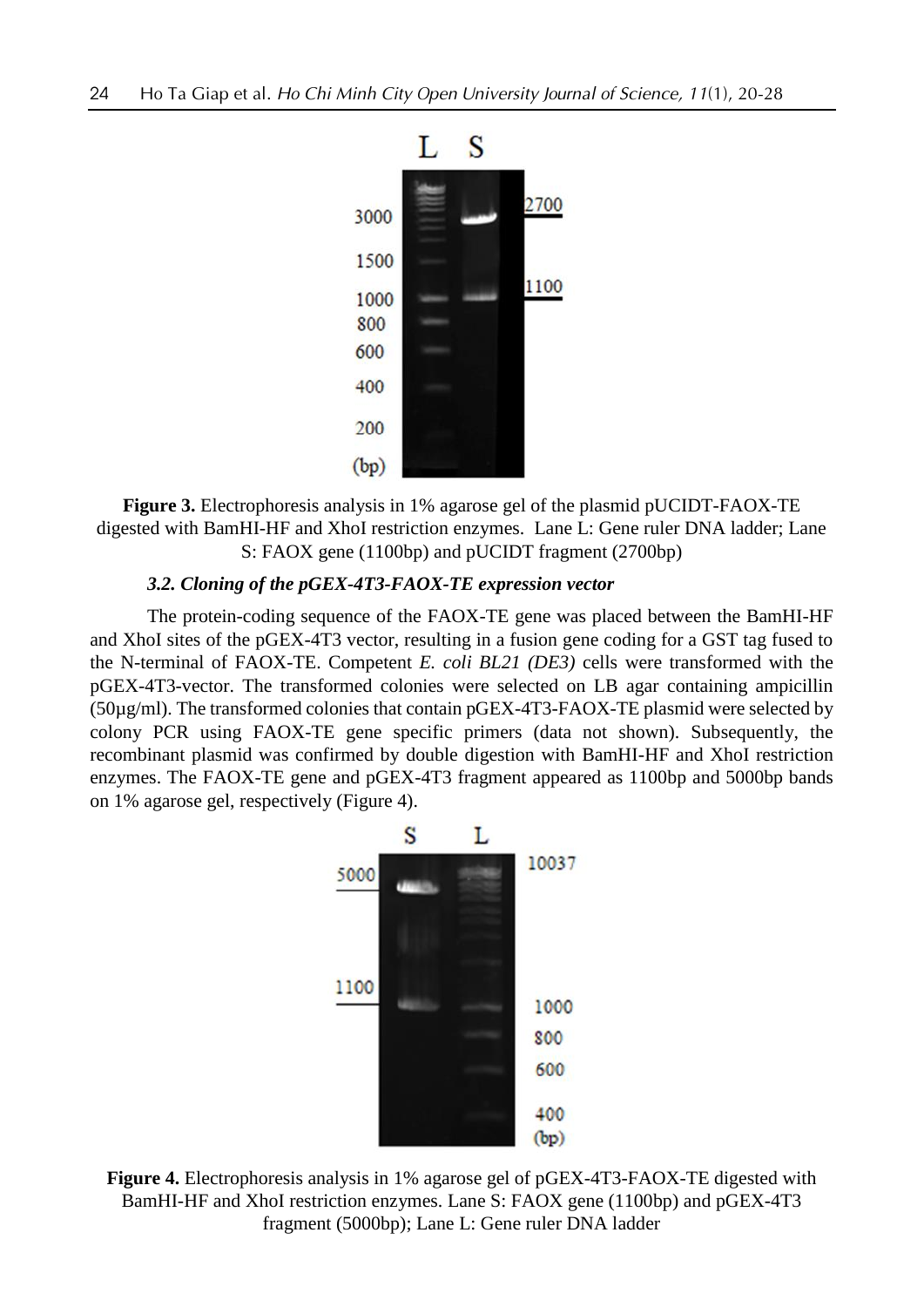#### *3.3. Expression of recombinant GST/FAOX-TE*

The total protein of induced non-transformed *E. coli BL21 (DE3)*, as well as induced and non-induced transformed *E. coli BL21 (DE3)* cells were analyzed with SDS-PAGE (Figure 5). A band around 60-70kDa is highly enriched in the induced transformed cells but not visible in both the non-transformed cells and non-induced transformed cells. The estimated molecular weight of the protein in this band is consistent with the calculated molecular weight of GST/FAOX-TE.



**Figure 5.** SDS-PAGE analysis of GST/FAOX-TE expression*.* Lane L: protein marker; Lane 1: total protein of non-transformed *E. coli BL21 (DE3)* induced with IPTG as a control; Lane 2: total protein of transformed cells without induction; Lane 3: total protein of transformed cells after induction with IPTG

# *3.4. Purification of recombinant GST/FAOX-TE*

In order to purify GST/FAOX-TE, Glutathione Sepharose 4 Fast Flow (Cytiva, US) column was used. The recombinant GST/FAOX-TE fusion protein binds to the GST-tagged protein of Glutathione Sepharose 4 Fast Flow through the GST-tag. The target recombinant protein was eluted with 3 fractions by Glutathione 15 mM (Figure 6, lane E1, E2 and E3). The purity of GST/FAOX-TE in fractions E1, E2, and E3 was estimated to be 85%, 90%, and 93%, respectively.



**Figure 6.** SDS-PAGE analysis of recombinant GST/FAOX-TE. Lane L: protein marker; Lane W1: First wash; Lane W2: Second wash; Lane Un: Flow through; Lanes E1, E2, and E3: three elution fractions of GST/FAOX-TE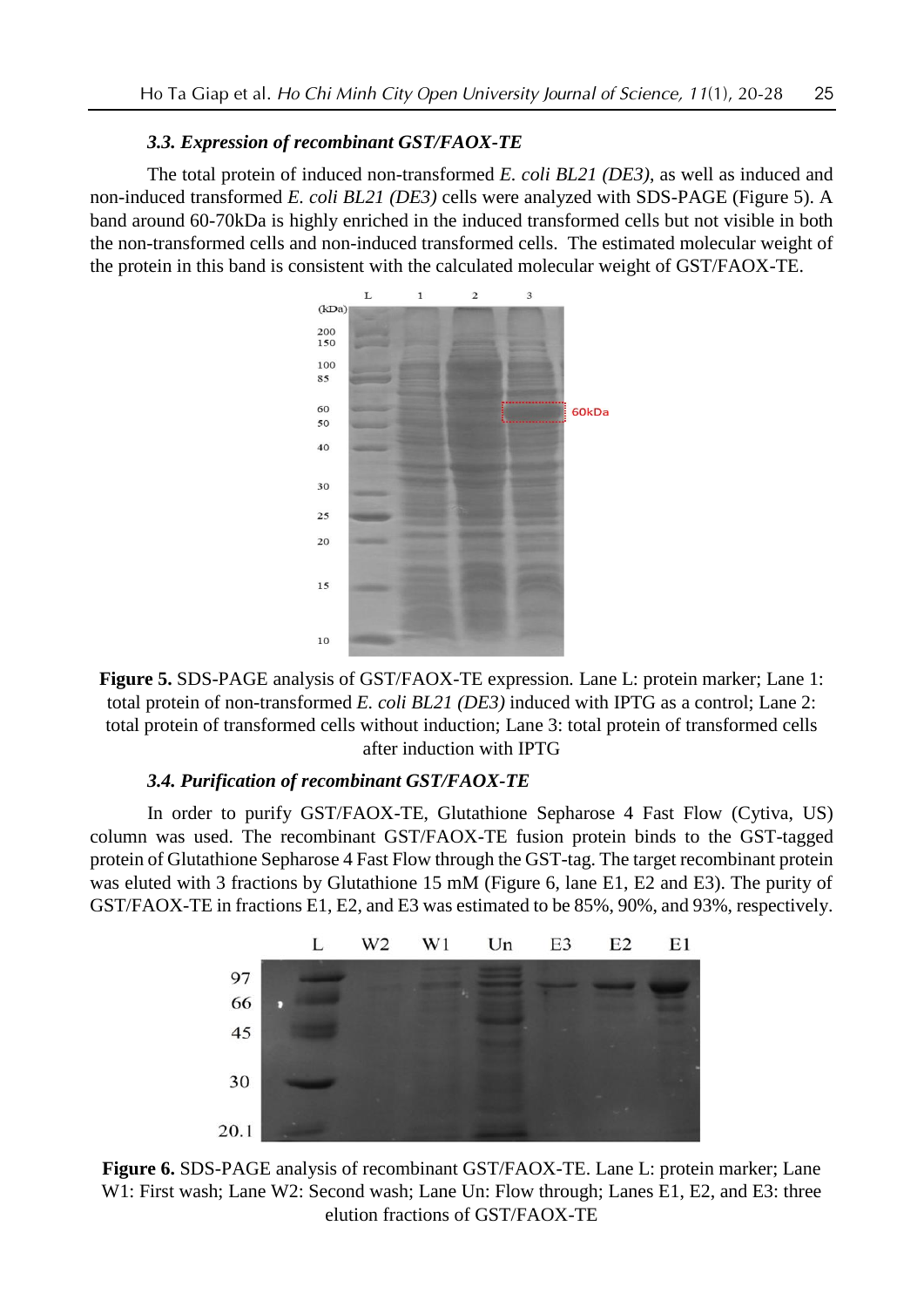### *3.5. Activity assay of GST/FAOX-TE with Fructosyl Valine (FV)*

FAOX oxidizes fructosyl valine, generating glucosone and valine (Sakaue & Kajiyama, 2003) (Figure 7). The reaction products were analyzed with HPAEC-PAD (Figure 8). The HPAEC-PAD chromatogram of FV treated with GST/FAOX-TE exhibits a clear peak corresponding to valine (6.8 min). This peak is absent in both the chromatograms of untreated FV and the enzyme sample without FV. This result indicated that purified GST/FAOX-TE was active on fructosyl valine.



**Fructosyl Valine** 

Glucosone

Valine

**Figure 7**. Fructosyl valine oxidation by FAOX



**Figure 8.** HPAEC-PAD analysis of FV (3.8mg/mL) oxidation by GST/FAOX-TE (60µM) (noted as E in the traces) in 100 mM phosphate buffer at pH 8.0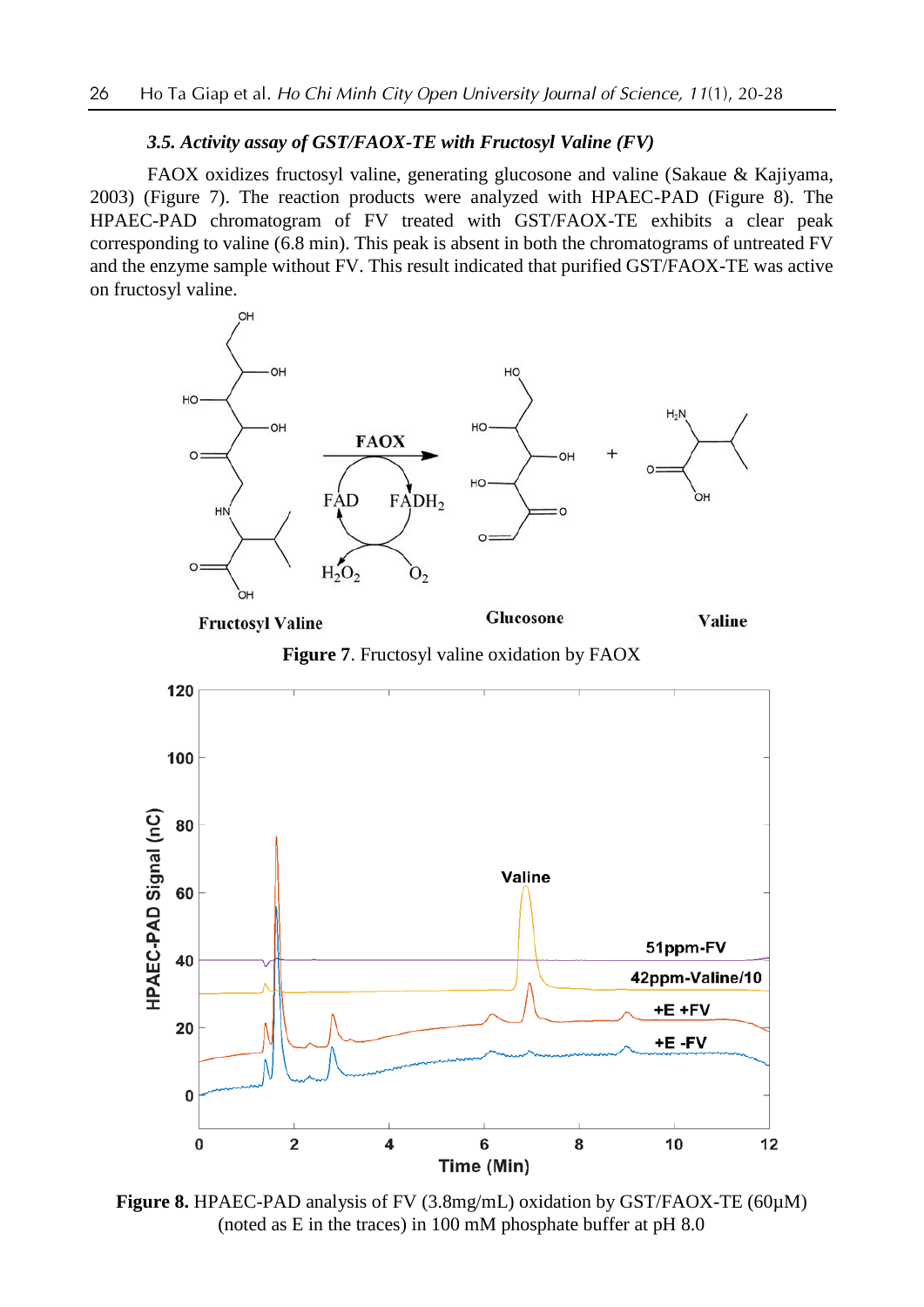#### **4. Conclusion**

GST/FAOX-TE was successfully expressed in *E. coli BL21 (DE3)* strain carrying the recombinant plasmid pGEX-4T3-FAOX-TE. The fusion protein was purified to more than 85% purity using the GST-tag. Initial assays indicated that the purified GST/FAOX-TE was active on FV. The results obtained in this work set the foundation for our further studies on developing biosensor for rapid FV quantification.

# **ACKNOWLEDGMENTS**

This research is funded by NTTU Foundation for Science and Technology Development under grant number 2018.01.14.

#### **References**

- Akazawa, S., Karino, T., Yoshida, N., Katsuragi, T., & Tani, Y. (2004). Functional analysis of fructosyl-amino acid oxidases of aspergillus oryzae. *Applied and Environmental Microbiology*, *70*(10), 5882-5890. doi:10.1128/AEM.70.10.5882-5890.2004
- Bunn, H. F., Haney, D. N., Kamin, S., Gabbay, K. H., & Gallop, P. M. (1976). The biosynthesis of human hemoglobin A1c. Slow glycosylation of hemoglobin in vivo. *Journal of Clinical Investigation*, *57*(6), 1652-1659.
- Ferri, S., Kim, S., Tsugawa, W., & Sode, K. (2009). Review of fructosyl amino acid oxidase engineering research: A glimpse into the future of hemoglobin A1c biosensing. *Journal of Diabetes Science and Technology*, *3*(3), 585-592. doi:10.1177/193229680900300324
- Ferri, S., Sakaguchi, A., Goto, H., Tsugawa, W., & Sode, K. (2005). Isolation and characterization of a fructosyl-amine oxidase from an arthrobacter sp. *Biotechnology Letters*, *27*(1), 27-32. doi:10.1007/s10529-004-6312-z
- Hirokawa, K., Gomi, K., Bakke, M., & Kajiyama, N. (2003). Distribution and properties of novel deglycating enzymes for fructosyl peptide in fungi. *Archives of Microbiology*, *180*(3), 227- 231. doi:10.1007/s00203-003-0584-x
- Hirokawa, K., & Kajiyama, N. (2002). Recombinant agrobacterium AgaE-like protein with fructosyl amino acid oxidase activity. *Bioscience, Biotechnology, and Biochemistry*, *66*(11), 2323-2329. doi:10.1271/bbb.66.2323
- Keil, P., Mortensen, H. B., & Christophersen, C. (1985). Fructosylvaline: A simple model of the N-terminal residue of human haemoglobin A1c. *Acta Chemica Scandinavica. Series B: Organic Chemistry and Biochemistry*, *39*(3), 191-193. doi:10.3891/acta.chem.scand.39b-0191
- Rajkumar, R., Warsinke, A., Möhwald, H., Scheller, F. W., & Katterle, M. (2007). Development of fructosyl valine binding polymers by covalent imprinting. *Biosensors and Bioelectronics*, *22*(12), 3318-3325. doi:10.1016/j.bios.2007.03.001
- Sakai, Y., Yoshida, N., Isogai, A., Tani, Y., & Kato, N. (1995). Purification and properties of fructosyl lysine oxidase from Fusarium oxysporum S-1F4. *Bioscience, Biotechnology, and Biochemistry*, *59*(3), 487-491. doi:10.1271/bbb.59.487
- Sakai, Y., Yoshida, N., Tani, Y., & Kato, N. (1996). Production of fructosyl lysine oxidase from Fusarium oxysporum S-1F4 on autoclave-browned medium. *Bioscience, Biotechnology, and Biochemistry*, *60*(1), 150-151. doi:10.1271/bbb.60.150